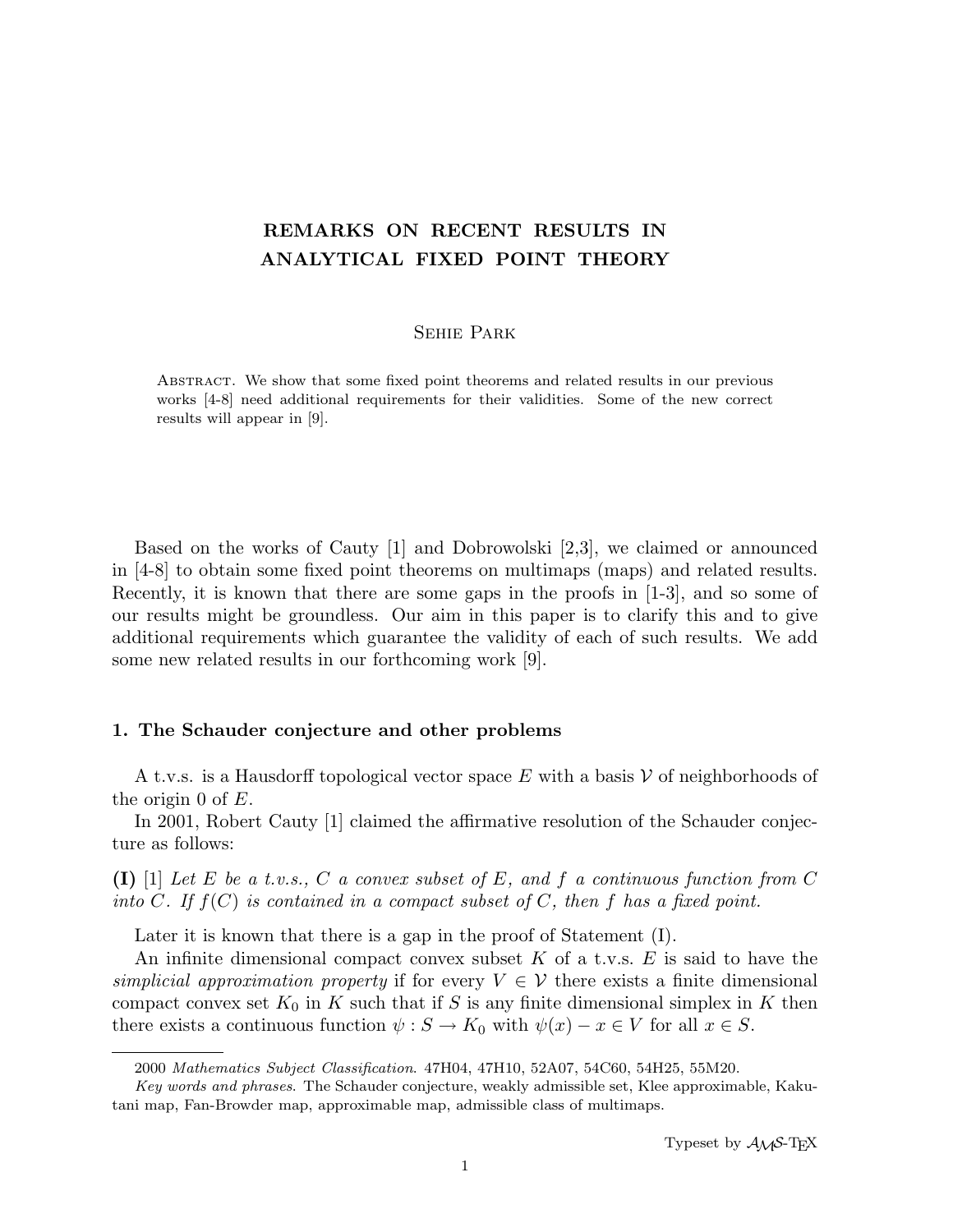$\textbf{(II)}$  [2] A compact convex subset of a metrizable t.v.s. has the simplicial approximation property.

It is also known that there is a gap in the proof of Statement (II). From Statement (II), we deduced the following in [5]:

(III) A compact convex subset of a metrizable t.v.s. is admissible.

From Statement (III), the author [4,5] deduced the affirmative resolutions to the compact AR problem and the Banach problem as follows:

(IV) A compact convex subset of a metrizable t.v.s. is an AR.

(V) An infinite dimensional compact convex subset of a metrizable t.v.s. is homeomorphic to the Hilbert cube Q.

Since Statements  $(III)-(V)$  are based on Statement  $(II)$ , their validities are not sufficiently justified. In view of Statements  $(V)$  and  $(V)$ , we claimed in [4,5] that every Roberts spaces – that is, compact convex sets with no extreme points constructed by Roberts' method of needle point spaces – are  $AR$  and homeomorphic to the Hilbert cube Q.

## 2. Kakutani maps

A polytope P in a subset X of a t.v.s. E is a nonempty compact convex subset of X contained in a finite dimensional subspace of E.

Recall that a nonempty subset X of a t.v.s.  $E$  is said to be *admissible* (in the sense of Klee) provided that, for every nonempty compact subset K of X and every  $V \in \mathcal{V}$ , there exists a continuous function  $h: K \to X$  such that  $x - h(x) \in V$  for all  $x \in K$  and  $h(K)$  is contained in a finite dimensional subspace L of E.

A nonempty subset K of E is said to be Klee approximable if for any  $V \in \mathcal{V}$ , there exists a continuous function  $h: K \to E$  such that  $x - h(x) \in V$  for all  $x \in K$  and  $h(K)$ is contained in a polytope of E. Especially, for a subset  $X$  of  $E$ ,  $K$  is said to be Klee approximable *into* X whenever the range  $h(K)$  is contained in a polytope in X.

Let X be a nonempty closed convex subset of a t.v.s. E. We say that X is weakly admissible (in the sense of Nhu and Arandelović) if for every  $V \in \mathcal{V}$  there exist closed damissione (in the sense of Nift and Arangelovic) if for every  $V \in V$  there exist closed<br>convex subsets  $X_1, X_2, \dots, X_n$  of X with  $X = co(\bigcup_{i=1}^n X_i)$  and continuous functions  $f_i: X_i \to X \cap L, i = 1, 2, \dots, n$ , where L is a finite dimensional subspace of E, such  $t_i: X_i \to X \sqcup L, i = 1, 2, \cdots, n$ , where L is a finite dimensional that  $\sum_{i=1}^n (f_i(x_i) - x_i) \in V$  for every  $x_i \in X_i$  and  $i = 1, 2, \cdots, n$ .

A subset  $B$  of a t.v.s.  $E$  is said to be *convexly totally bounded* (simply, c.t.b.) if for every  $V \in \mathcal{V}$ , there exist a finite subset  $\{x_i\}_{i=1}^n \subset B$  and a finite family of convex subsets  ${C_i}_{i=1}^n$  of V such that  $B \subset \bigcup_{i=1}^n (x_i + C_i)$ . (In [6], we incorrectly stated that any convex and c.t.b. subset in a t.v.s. is admissible. This is not known yet.)

A Kakutani map is an upper semicontinuous (u.s.c.) multimap with nonempty compact convex values.

The following [9] shows some of the most general known partial resolutions of the Schauder conjecture: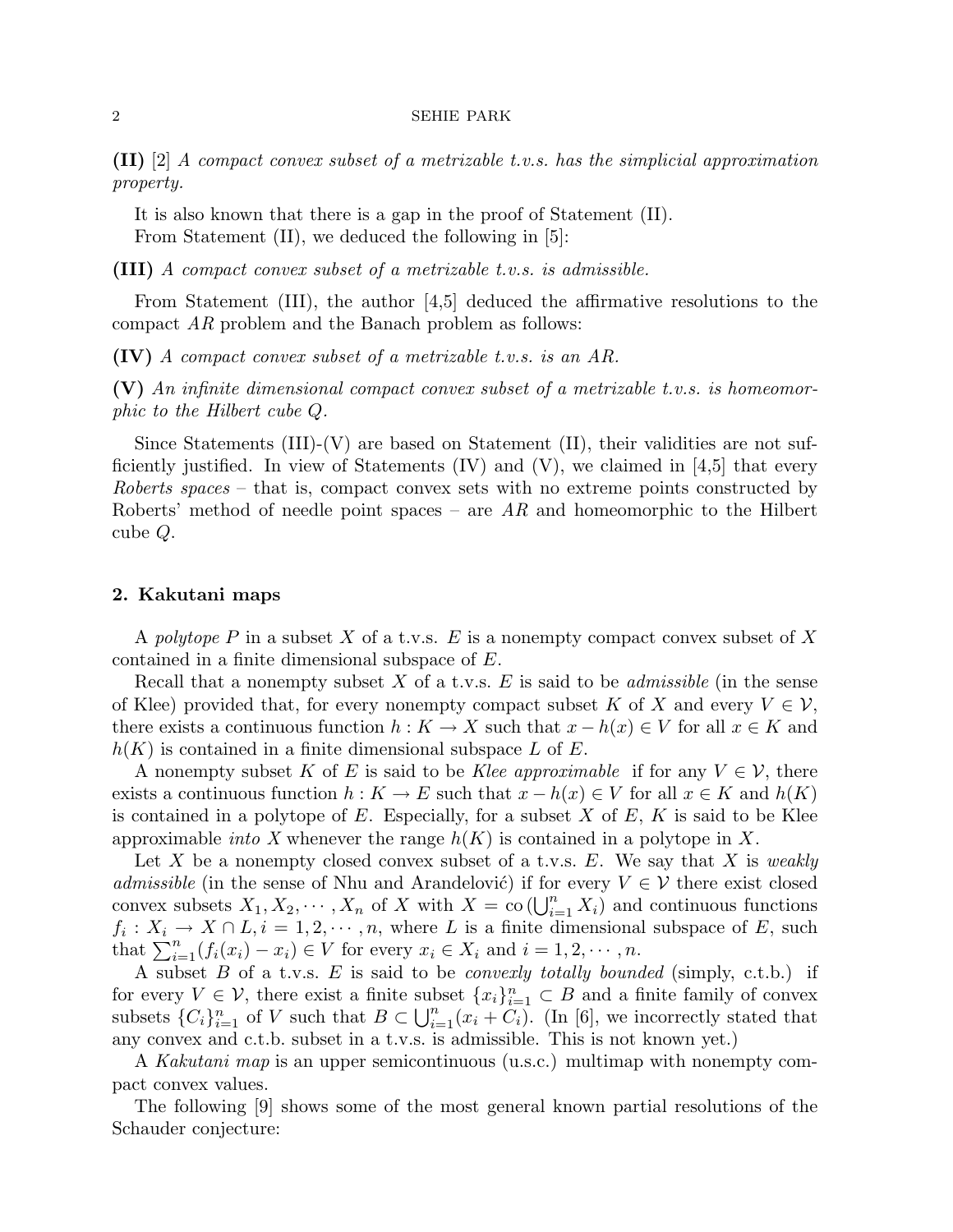**Theorem 1.** Let X be a nonempty subset of a t.v.s. E. Then a compact Kakutani map  $T : X \longrightarrow X$  has a fixed point if one of the following conditions holds:

(1) (Idzik) X is convex and  $T(\overline{X})$  is c.t.b.

 $(2)$  (Okon) X is compact, convex and weakly admissible.

(3) (Park)  $T(X)$  is Klee approximable into X.

Note that (3) holds whenever  $\overline{T(X)}$  is locally convex or X is convex and admissible (in the sense of Klee).

We say that a topological space X has the *(compact)* fixed point property (simply, f.p.p.) if any (compact) continuous selfmap  $f : X \to X$  has a fixed point  $x_0 \in X$ .

We say that a subset  $X$  of a t.v.s. has the (compact) Kakutani fixed point property (simply, K-f.p.p.) if any (compact) Kakutani map  $T : X \longrightarrow X$  has a fixed point.

Based on [1,2], the following were announced:

(VI) [3] A compact convex subset X of a t.v.s. has the  $\mathbb{K}\text{-}f.p.p.$ 

(VII) [3] A convex subset X of a metrizable t.v.s. has the compact  $\mathbb{K}\text{-}f$ .p.p.

In view of Theorem 1, (VI) is valid whenever  $X$  is c.t.b. or weakly admissible, and that (VII) is valid whenever X is admissible or any compact subset of X is c.t.b. for any t.v.s. (not necessarily metrizable); see [4,6].

In [8], we claimed that the following follows from (VI):

(VIII) Let X be a compact convex subset of a t.v.s. and U an open subset of X such that  $0 \in U$ . Let  $T : \overline{U} \multimap X$  be a Kakutani map. Then one of the following holds:

(i)  $T$  has a fixed point.

(ii) There exists an  $x \in \text{Bd} U$  and  $a \lambda \in (0,1)$  such that x is a fixed point of  $\lambda T$ .

Note that (VIII) is true whenever  $X$  is c.t.b. or weakly admissible.

Similarly, from the correct form of Statement (VII), we can obtain a Leray-Schauder type alternative like (VIII).

# 3. The Fan-Browder maps

A multimap with nonempty convex values and open fibers is called a Browder map. The well-known Fan-Browder fixed point theorem states that a Browder map from a compact convex subset of a t.v.s. into itself has a fixed point.

For a subset X of a t.v.s. E, a multimap  $T : X \to X$  is called a  $\Phi$ -map (or a Fan-Browder map) if there exists a multimap  $S : X \to X$  such that (1) for each  $x \in X$ ,  $\cos S(x) \subset T(x)$  and (2)  $X = \bigcup \{ \text{Int } S^{-}(x) : x \in X \}.$ 

A subset X of a t.v.s. E is called a  $\Phi$ -space if for each  $U \in \mathcal{V}$ , there is a  $\Phi$ -map  $T: X \longrightarrow X$  such that  $T(x) \subset x + U$  for each  $x \in X$ .

We say that a convex subset X of a t.v.s. has the (compact)  $\Phi$ -fixed point property (simply,  $\Phi$ -f.p.p.) if any (compact)  $\Phi$ -map  $T : X \to X$  has a fixed point.

Since any Φ-map from a paracompact space into a convex subset of a t.v.s. has a continuous selection, we have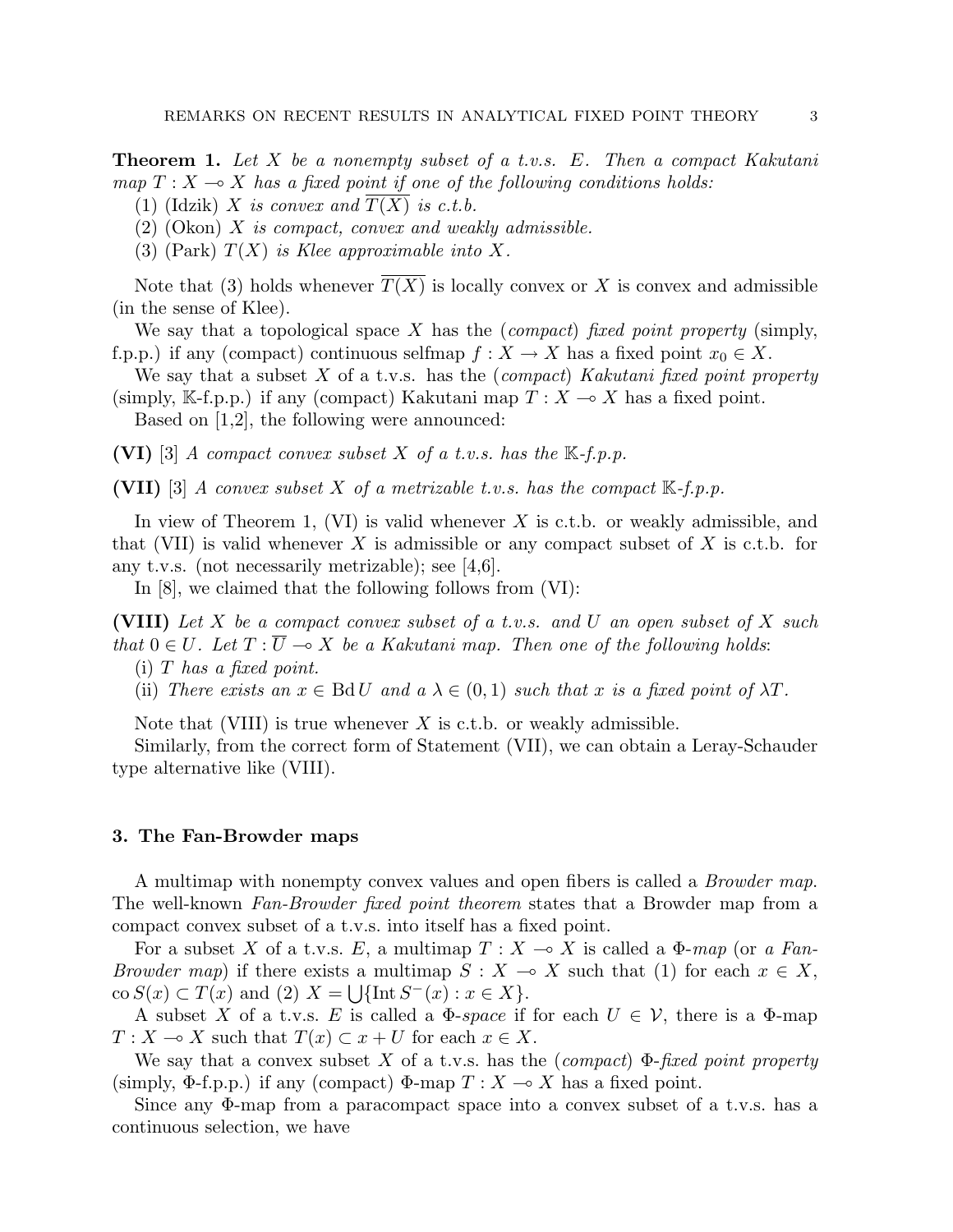**Lemma 2.** (Komiya) Let X be a paracompact convex subset of a t.v.s. If X has the  $f.p.p., then it has the \Phi-f.p.p.$ 

In 1992, Ben-El-Mechaiekh conjectured that the Fan-Browder theorem might be true if we assume that the Browder map is compact instead of the compactness of its domain. In [7,8], we incorrectly claimed that this conjecture is affirmative as follows:

 $\left($ IX) A convex subset X of a t.v.s. E has the compact  $\Phi$ -f.p.p.

This follows from the above-mentioned selection theorem and Statement (I).

**Lemma 3.** (Komiya) Let X be a paracompact convex subset of a locally convex t.v.s. If X has the  $\Phi$ -f.p.p., then it has the  $\mathbb{K}$ -f.p.p.

It is well-known that, if K is a compact subset of a t.v.s., then  $\alpha K$  is paracompact. In view of this fact, from Lemmas 2 and 3, we easily have

**Theorem 4.** A convex subset X of a locally convex t.v.s. has (1) the compact f.p.p., (2) the compact  $\Phi$ -f.p.p., and (3) the compact  $\mathbb{K}$ -f.p.p.

Recall that (1) is due to Hukuhara, (2) to Ben-El-Mechaiekh, and (3) to Himmelberg.

#### 4. Locally selectionable maps

For topological spaces X and Y, a multimap  $T : X \rightarrow Y$  is said to be selectionable if it has a continuous selection  $f: X \to Y$  (that is,  $f(x) \in T(x)$  for all  $x \in X$ ), and locally selectionable if for each  $x_0 \in X$ , there exist an open neighborhood  $V_0$  of  $x_0$  and a continuous function  $f_0 : V_0 \to Y$  such that  $f_0(x) \in T(x)$  for all  $x \in V_0$ .

The following is stated in [8] as a consequence of (I):

(X) Let X be a convex subset of a t.v.s. E and  $T : X \to X$  a locally selectionable map having convex values. If  $T$  is compact, then  $T$  has a fixed point.

It is known that, if X is paracompact and Y is a convex subset of a t.v.s., then any  $\Phi$ -map  $T : X \to Y$  is locally selectionable and a locally selectionable map  $T : X \to Y$ having convex values is selectionable. From this, we have

**Theorem 5.** Let E be a t.v.s. whose nonempty paracompact convex subsets have the compact f.p.p., X a nonempty convex subset of E, and  $T : X \rightarrow X$  a locally selectionable map having convex values. If  $T$  is compact, then it has a fixed point.

Note that Theorem 5 corrects (IX) and (X).

# 5. Approximable maps

Let X and Y be subsets of t.v.s. E and F, respectively, and  $T : X \longrightarrow Y$  a multimap. Given two open neighborhoods U and V of the origin 0 of E and F, respectively, a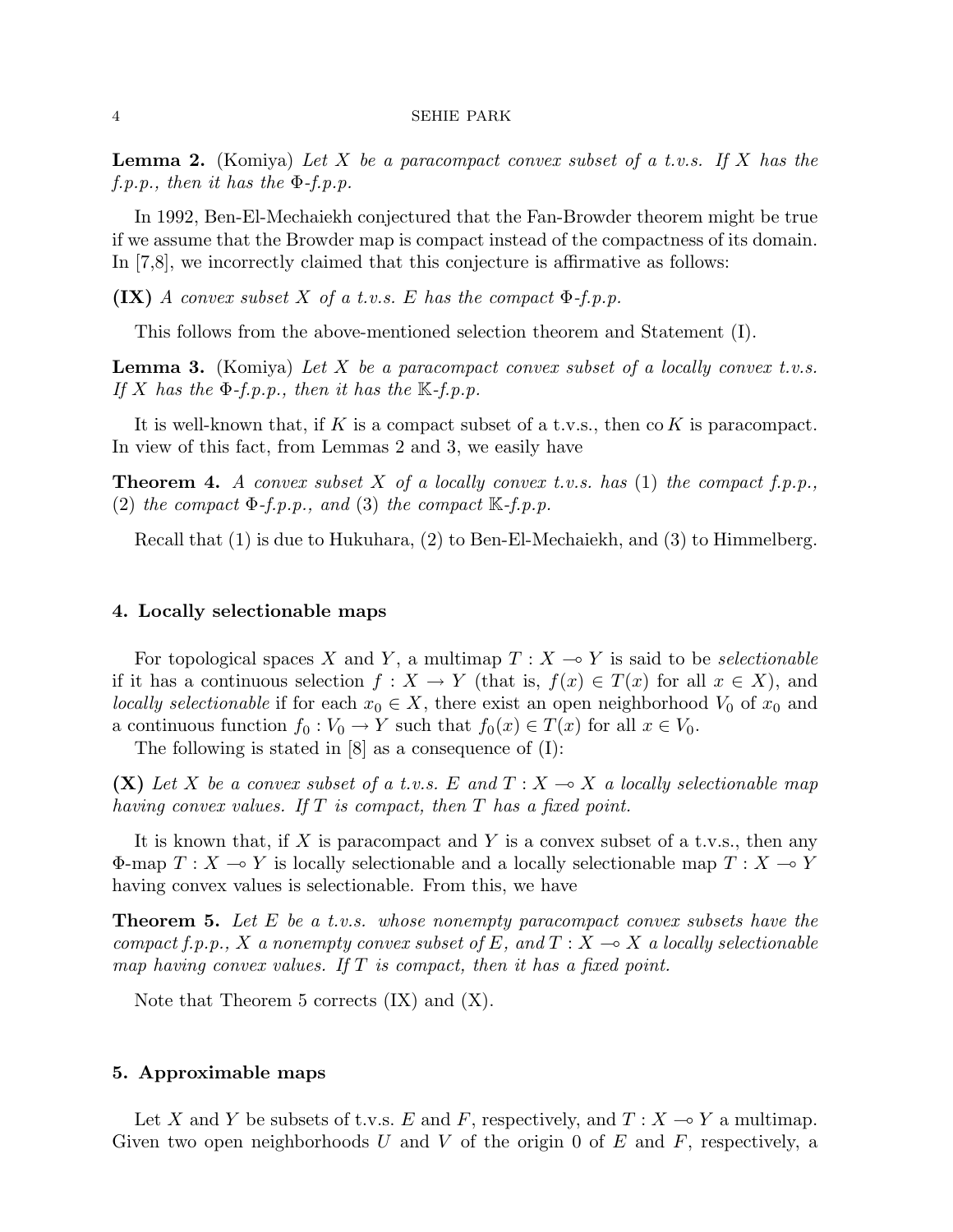$(U, V)$ -approximative continuous selection of T is a continuous function  $s: X \to Y$ satisfying

$$
s(x) \in (T[(x+U) \cap X] + V) \cap Y \quad \text{for every } x \in X.
$$

T is said to be *approachable* if it admits a  $(U, V)$ -approximative continuous selection for every U and V as above; and T approximable if its restriction  $T|_K$  to any compact subset  $K$  of  $X$  is approachable. Note that an approachable map is always approximable.

We say that a subset X of a t.v.s. has the (compact) approachable fixed point property (simply, A-f.p.p.) if any (compact) u.s.c. approachable map  $T : X \to X$  has a fixed point; and the *approximable fixed point property* (simply,  $\mathbb{A}^{\kappa}$ -f.p.p.) if any u.s.c. approximable map  $T : X \longrightarrow X$  has a fixed point.

We stated the following in [8] as consequences of Statement (I):

(XI) A convex subset X of a t.v.s. E has the compact  $A-f.p.p.$ 

(XII) Let X be a closed subset of a t.v.s. E such that  $0 \in \text{Int } X$  and  $T : X \multimap E$  a compact closed approachable map. Then either

(1) T has a fixed point; or

(2)  $\lambda x \in T(x)$  for some  $\lambda > 1$  and  $x \in \text{Bd } X$ .

(XIII) A compact convex subset X of a t.v.s. has the  $A^{\kappa}$ -f.p.p.

The validities of (XI)-(XIII) require certain restrictions as follows:

**Theorem 6.** For a subset  $X$  of a t.v.s. E, the following are equivalent:

- (1) X has the compact  $f.p.p.$
- (2) X has the compact  $\mathbb{A}-f$ .p.p.

Moreover, (1) and (2) follow from

(3) X has the compact  $\mathbb{K}\text{-}f$ .p.p.

For the proof, see [9].

From Theorems 1 and 6, we immediately have the following corrected form of (XI):

**Corollary 7.** A convex subset X of a t.v.s. E has the compact  $A$ -f.p.p. whenever one of the following holds:

- (1) X is admissible (in the sense of Klee).
- (2) every compact subset of X is c.t.b.
- (3) X is compact and weakly admissible.

Note that (XII) also requires one of (1)-(3) of Corollary 7.

Recall that a subset X of a t.v.s. E is said to be almost convex if for each  $U \in V$  and for any finite subset  $\{x_1, x_2, \dots, x_n\}$  of X, there exists a finite subset  $\{z_1, z_2, \dots, z_n\}$ of X such that  $z_i - x_i \in U$  for all i and co  $\{z_i\}_{i=1}^n \subset X$ .

**Corollary 8.** An almost convex subset X of a locally convex t.v.s. E has  $(1)$  the compact  $f.p.p., (2)$  the compact  $A-f.p.p., and (3)$  the compact  $K-f.p.p.$ 

Recall that (3) is due to Park and Tan. The following corrects (XIII).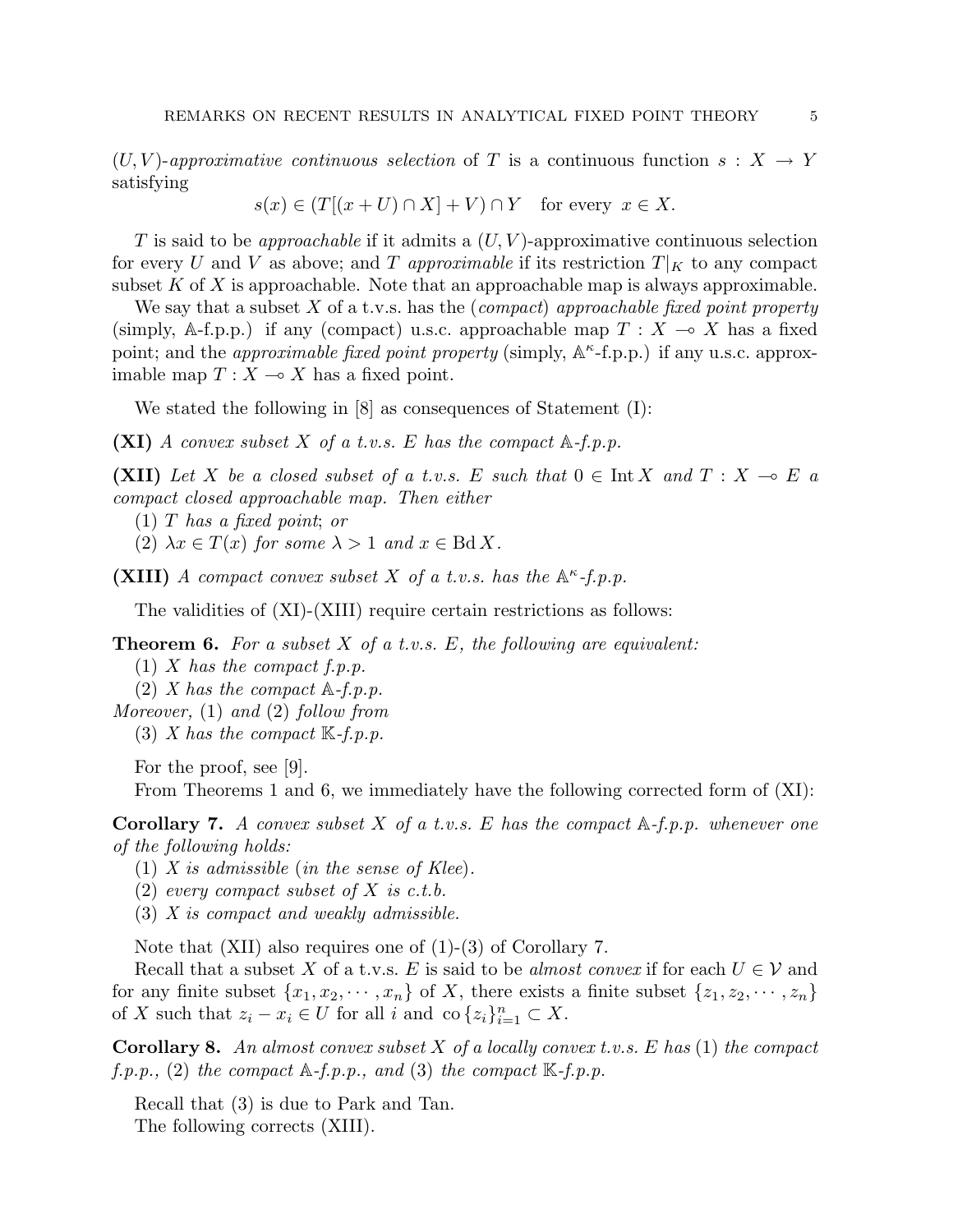**Corollary 9.** A compact convex subset X of a t.v.s. E has the  $A^{\kappa}$ -f.p.p. whenever one of the following holds:

- $(1)$  X has the f.p.p.
- $(2)$  X is c.t.b.
- $(3)$  X is weakly admissible.

It is known by Ben-El-Mechaiekh et al. that, for a compact uniform space X and a convex subset Y of a locally convex t.v.s. E, a Kakutani map  $T : X \rightarrow Y$  is approximable. For non-locally convex t.v.s., we have

**Corollary 10.** Let X be a compact subset of a t.v.s. E. Then the following are equivalent:

 $(1)$  X has the f.p.p. (2) X has the  $\mathbb{A}^{\kappa}$ -f.p.p. Moreover, (1) and (2) follow from (3) X has the  $\mathbb{K}\text{-}f.p.p.$ 

**Examples.** For a compact convex subset X of a t.v.s.  $E$ , we give known cases when (1)-(3) of Corollary 10 hold as follows:

1. For a Euclidean space E, (1) is due to Brouwer and (1)  $\Rightarrow$  (3) to Kakutani by a different method.

2. For a normed vector space  $E$ , (1) is due to Schauder and (3) to Bohnenblust and Karlin.

3. For a locally convex t.v.s.  $E$ , (1) is due to Tychonoff, (2) to Ben-El-Mechaiekh, and (3) to Fan and Glicksberg, independently.

4. For a t.v.s. E having sufficiently many linear functionals, (1) is due to Fan and (3) to Granas and Liu.

- 5. For an admissible set  $X$ , (1) is due to Hahn and Pötter and (2) and (3) to Park.
- 6. If X is locally convex,  $(1)$  is due to Rzepecki and  $(3)$  to Idzik..
- 7. For a c.t.b. set  $X$ , (1) and (3) are particular cases of a result of Idzik.
- 8. Further if X is a  $\Phi$ -space, (1) is due to Horvath and (3) to Park.
- 9. For a weakly admissible set  $X$ , (1) is due to Nhu and Arandelović and (3) to Okon.
- 10. For a Roberts space  $X$ , (1) is due to Nhu et al. and (3) to Okon.

## 6. Admissible classes of multimaps

In 1996, the author introduced the 'better' admissible class  $\mathfrak{B}$  of multimaps as follows:

 $F \in \mathfrak{B}(X,Y) \iff F : X \multimap Y$  is a map such that, for each polytope P in X and for any continuous function  $f : F(P) \to P$ , the composition  $f(F|_P) : P \to P$ has a fixed point,

where X is a subset of a t.v.s. and Y is a topological space.

We give some subclasses of  $\mathfrak{B}$  as follows:

For topological spaces X and Y, an *admissible* class  $\mathfrak{A}_{c}^{\kappa}(X, Y)$  of maps  $F : X \to Y$ is one such that, for each nonempty compact subset K of X, there exists a map  $G \in$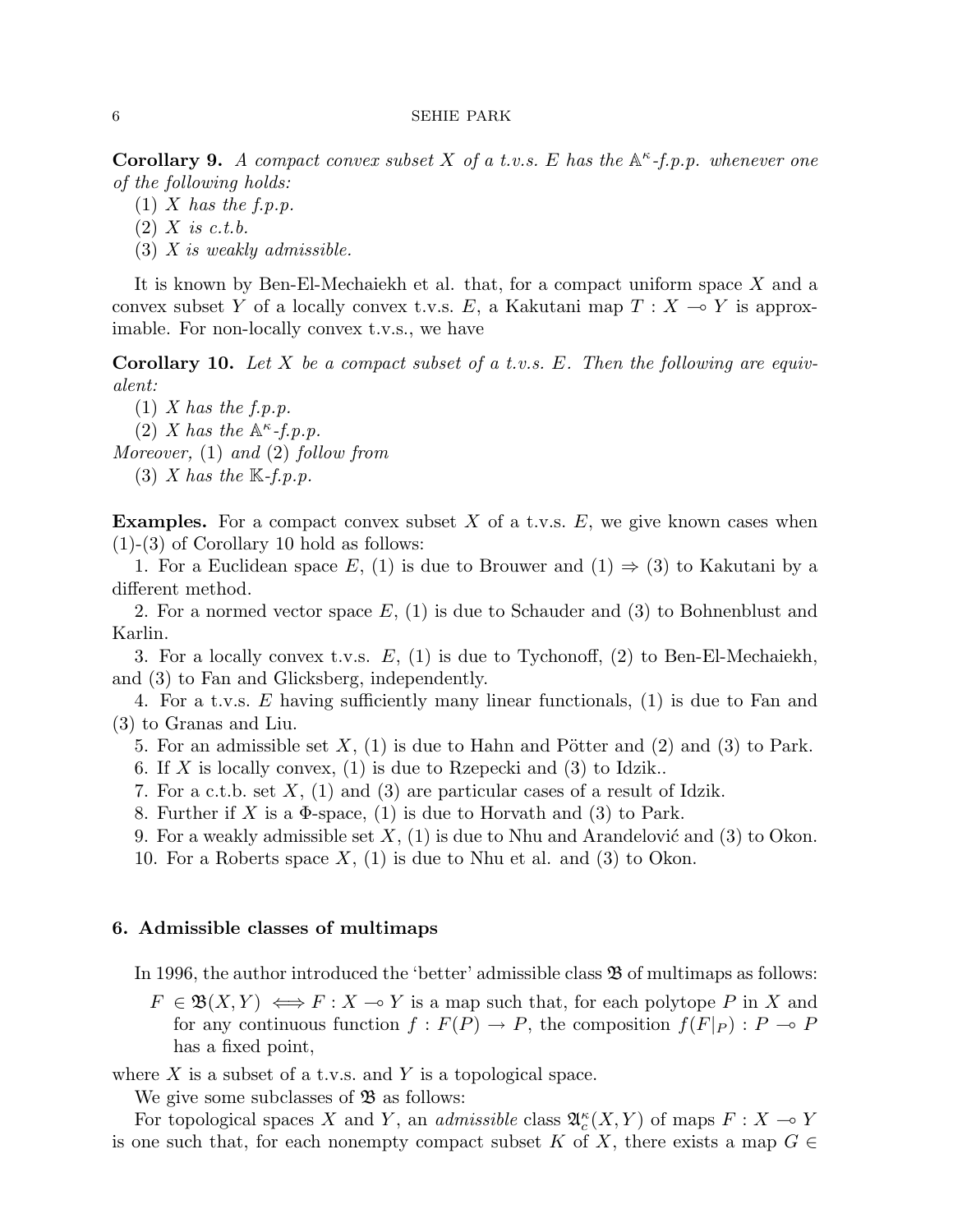$\mathfrak{A}_c(K,Y)$  satisfying  $G(x) \subset F(x)$  for all  $x \in K$ ; where  $\mathfrak{A}_c$  consists of finite compositions of maps in a class  $\mathfrak A$  of maps satisfying the following properties:

- (i)  $\mathfrak A$  contains the class  $\mathbb C$  of (single-valued) continuous functions;
- (ii) each  $T \in \mathfrak{A}_c$  is u.s.c. with nonempty compact values; and
- (iii) for any polytope P, each  $T \in \mathfrak{A}_{c}(P, P)$  has a fixed point, where the intermediate spaces are suitably chosen.

There are lots of examples of  $\mathfrak A$  and  $\mathfrak A_c^{\kappa}$ .

Subclasses of the admissible class  $\mathfrak{A}_c^{\kappa}$  are classes of continuous functions  $\mathbb{C}$ , the Kakutani maps K, Browder maps, Φ-maps, selectionable maps, locally selectionable maps having convex values, the Aronszajn maps M (with  $R_{\delta}$  values), the acyclic maps V (with acyclic values), the Powers maps  $V_c$  (finite compositions of acyclic maps), the O'Neill maps  $\mathbb N$  (continuous with values of one or m acyclic components, where m is fixed), the u.s.c. approachable maps A (whose domains and codomains are subsets of uniform spaces), admissible maps of Górniewicz,  $\sigma$ -selectionable maps of Haddad and Lasry, permissible maps of Dzedzej, the class  $\mathbb{K}_{c}^{\sigma}$  of Lassonde, the class  $\mathbb{V}_{c}^{\sigma}$  of Park et al., u.s.c. approximable maps of Ben-El-Mechaiekh and Idizk, and others.

Note that for a subset X of a t.v.s. and any space Y, an admissible class  $\mathfrak{A}_{c}^{\kappa}(X, Y)$  is a subclass of  $\mathfrak{B}(X,Y)$ . Some examples of maps in  $\mathfrak{B}$  not belonging to  $\mathfrak{A}_{c}^{\kappa}$  were known. Note that the connectivity map due to Nash and Girolo is such an example.

In 2004, we obtained the following:

**Theorem 11.** Let E be a t.v.s. and X a nonempty subset of E. Then any compact closed map  $F \in \mathfrak{B}(X,X)$  such that  $F(X)$  is Klee approximable into X has a fixed point.

From Theorem 11, we have the following earlier result:

**Corollary 12.** Let X be an admissible convex subset of a t.v.s. E. Then any compact closed map  $F \in \mathfrak{B}(X,X)$  has a fixed point.

In view of Statement (II) or (III), we claimed the following in [8]:

(XIV) Let K be a compact convex subset of a metrizable t.v.s. E. Then any  $T \in$  $\mathfrak{A}^\kappa_c(K,K)$  has a fixed point.

 $(XV)$  Let K be a compact convex subset of a metrizable t.v.s. E. Then any closed  $T \in \mathfrak{B}(K,K)$  has a fixed point.

In view of Theorem 11 and Corollary 12, Statements (XIV) and (XV) hold for any t.v.s. if  $K$  is admissible.

Final remark. Statements (III)-(XV) are consequences of (I), (II) or (VII) with the aid of other results. Each of them can be regarded as conjectures as like as (I).